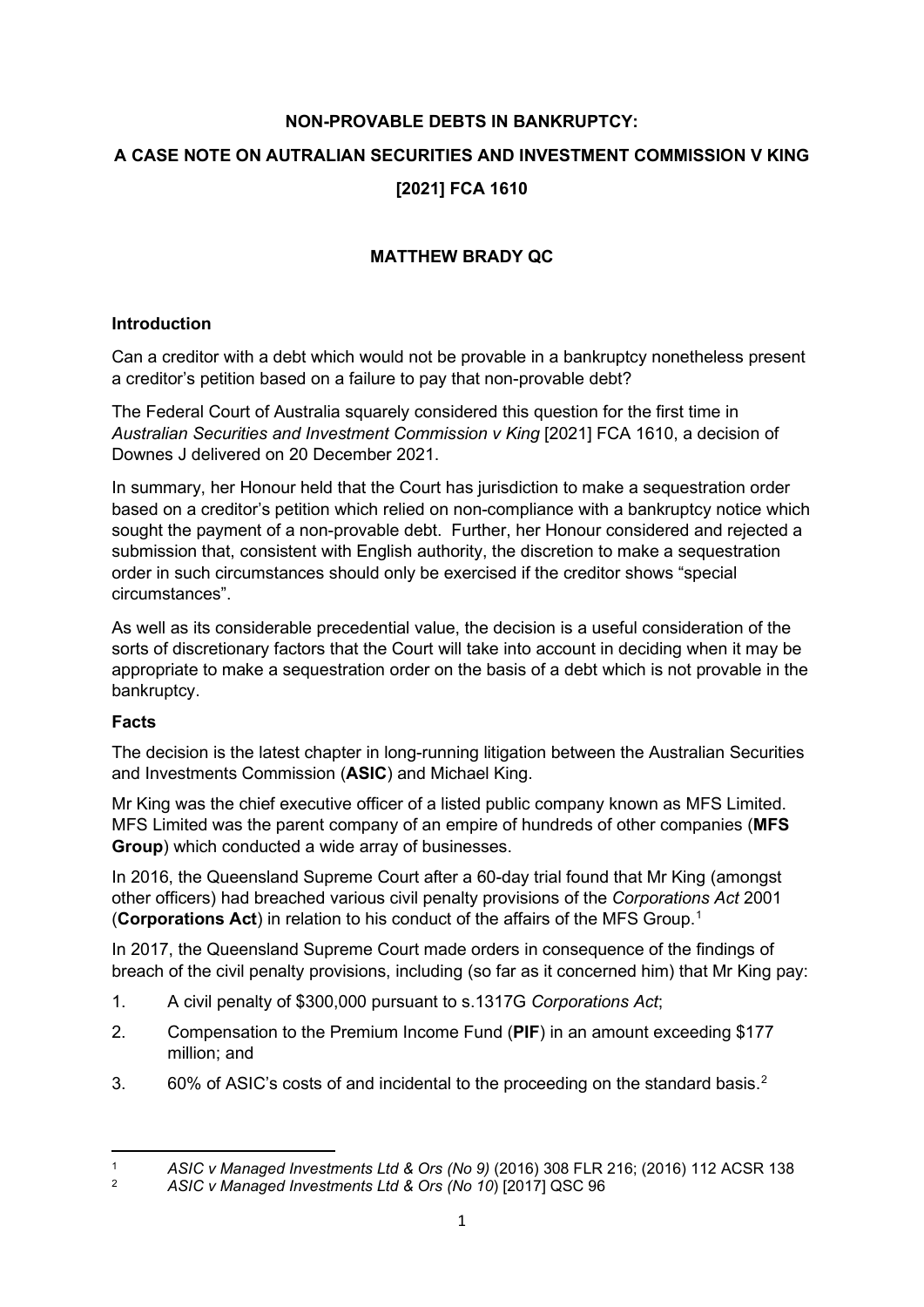Following an appeal by Mr King to the Queensland Court of Appeal, then an appeal by ASIC to the High Court and an application for special leave to the High Court by Mr King, the High Court reinstated the orders made in 2017 by the trial judge.<sup>[3](#page-1-0)</sup>

The ultimate effect of the High Court's orders is that Mr King was ordered to pay, in addition to the civil penalty and compensation to PIF, ASIC's costs of the proceedings at first instance (being the trial costs order) and ASIC's costs on appeal to the Court of Appeal and in the High Court.

In February 2021, ASIC served a bankruptcy notice on Mr King claiming a debt of \$379,723 which comprised the \$300,000 civil penalty, together with interest. Mr King failed to pay the debt in the bankruptcy notice.

ASIC filed a creditor's petition seeking a sequestration order against Mr King's estate.

It was common ground that Mr King had not paid any part of the compensation order in favour of PIF (exceeding \$177 million) nor any part of ASIC's recoverable costs of the proceedings (which on the evidence was between \$4 million and \$6 million). ASIC had not taken any steps to have its costs assessed or taxed because ASIC, as a statutory body with an obligation to fulfil the objects of the ASIC Act and administer relevant laws efficiently, considered that the costs of the assessment of its costs would likely be significant and were ultimately not expected to be recovered.[4](#page-1-1)

In addition to these orders, Mr King had a further potential liability exceeding \$4 million to his former insurer who funded (in part) the earlier proceedings. Because of the Court's findings that Mr King had acted dishonestly, the insurer funding his defence under a Directors and Officers policy sought recovery of the defence costs that it had incurred.

Mr King adduced no evidence that he was able to pay his debts within the meaning of s.52(2)(a) *Bankruptcy Act* 1966 (**Bankruptcy Act**) being a matter on which he bore the onus.

## **Did the Court have jurisdiction to make a sequestration order?**

It was common ground between the parties that the debt which ASIC relied upon in its bankruptcy notice (i.e., the civil penalty) was not provable in Mr King's bankruptcy by operation of s.82(3AA) *Bankruptcy Act*.

The first question that the Court had to consider was whether it had jurisdiction to make a sequestration order on the application of ASIC in reliance upon non-compliance with a bankruptcy notice which sought payment of a non-provable debt.

The Court held that there were two key reasons why it had jurisdiction to make such an order on ASIC's application:

- 1. The statutory scheme supports a finding that the Court has jurisdiction; and
- 2. The decision of the Full Federal Court in *O'Mara Constructions v Avery* (2006) 151 FCR 196 (*O'Mara*) relied upon by Mr King as authority that no jurisdiction existed could be distinguished and did not have the consequences submitted by Mr King.<sup>[5](#page-1-2)</sup>

<span id="page-1-0"></span><sup>3</sup> *ASIC v King* (2020) 270 CLR 1; See note on this important case about the meaning of an "officer" for the purposes of the *Corporations Act* 2001 by the author included in Higgins Chambers "Insights" dated 19 June 2020

<span id="page-1-1"></span><sup>4</sup> **ASIC v King [2021] FCA 1610 at [13]**<br>5 **ASIC v King [2021] ECA 1610 at [33]** 

<span id="page-1-2"></span><sup>5</sup> *ASIC v King* [2021] FCA 1610 at [33]-[35]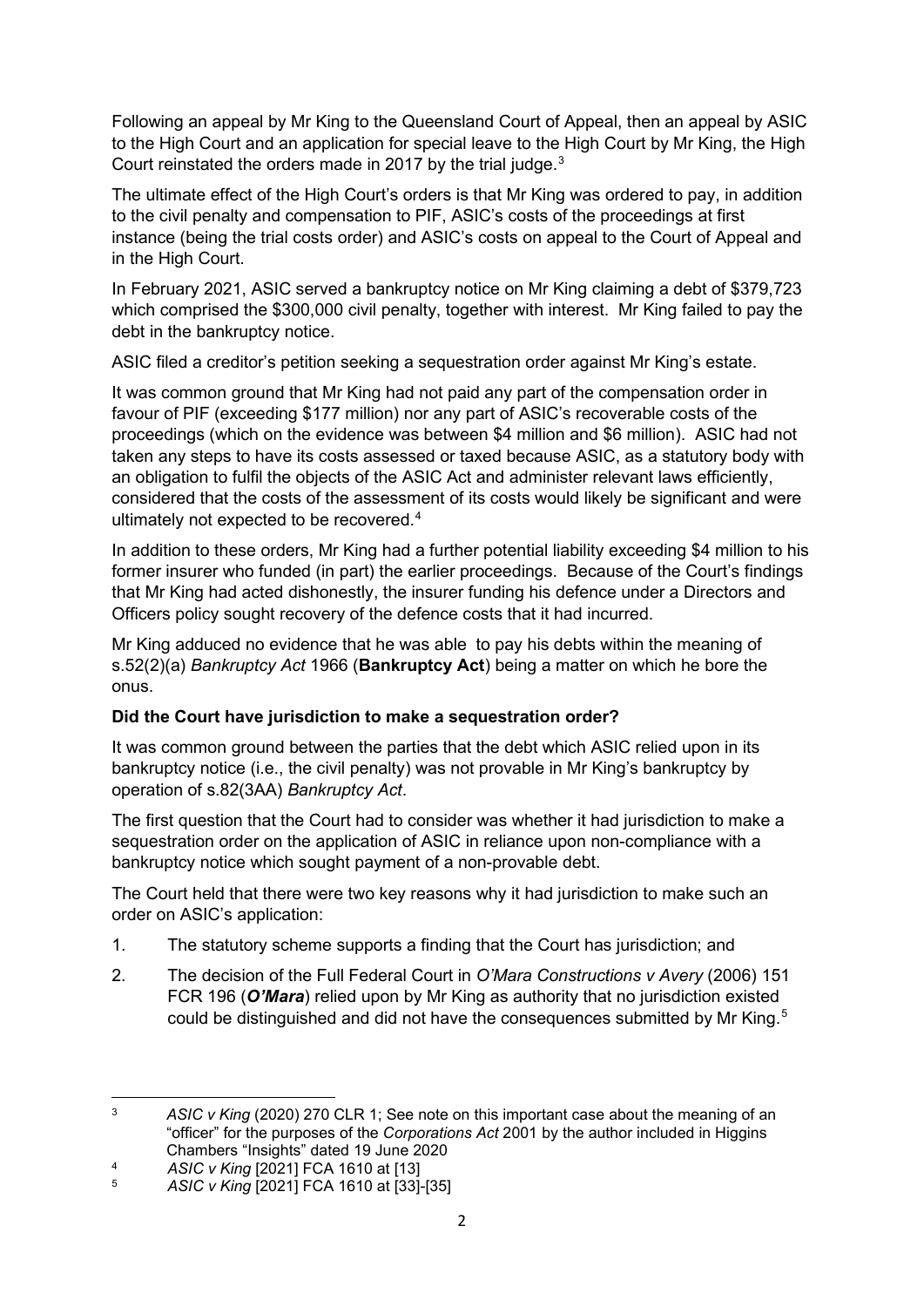In relation to the statutory scheme, her Honour started by noting that the Full Court had determined in *ASIC v Forge[6](#page-2-0)* (*Forge*) that ASIC was permitted to serve the bankruptcy notice based on a non-provable debt.<sup>[7](#page-2-1)</sup> That was not in dispute between the parties.

Accordingly, it was accepted that ASIC was a "creditor" who was able to serve a bankruptcy notice for the purposes of s.40(1)(g) *Bankruptcy Act.* It also followed that Mr King's failure to comply with ASIC's bankruptcy notice in this case was an act of bankruptcy.

It is notable that whilst the Full Court in *Forge* had considered the question of whether a nonprovable debt could found a bankruptcy notice, each member of the Court said that the question of whether a court can or should set aside a bankruptcy notice raised quite different considerations to those that arise in relation to the question of whether a court can or should make a sequestration order based on non-payment of a non-provable debt. Their Honours expressly declined to make any findings about whether non-compliance with such a notice could found the presentation of a creditor's petition. [8](#page-2-2)

Section 43(1) *Bankruptcy Act* relevantly provides that, subject to the Act, where a debtor has committed an act of bankruptcy and otherwise meets the statutory residence requirements, the Court "may on a petition presented by a creditor" make a sequestration order against the state of the debtor. The term "creditor" is not defined in the *Bankruptcy Act* for these purposes.

Having regard to the context and purpose of s.43, Downes J held that the words in s.43 should be read together with the words of  $s.40(1)(q)$ . The reference to an "act of bankruptcy" in s.43 is necessarily a reference back to s.40.<sup>[9](#page-2-3)</sup> Her Honour found that if, as accepted in *Forge*, ASIC is a "creditor who has obtained against a debtor a final judgment" for the purposes of  $s.40(1)(g)$  and so is permitted to serve a bankruptcy notice, it would be incongruous if ASIC was not also "a creditor" who may present a petition in reliance on an act of bankruptcy arising from non-compliance with the bankruptcy notice that ASIC was legally permitted to serve.<sup>[10](#page-2-4)</sup>

Her Honour held that "creditor" within s.40(1)(g) should be given the same meaning as "creditor" in s.43 of the *Bankruptcy Act*. [11](#page-2-5)

Downes J held that such a finding was consistent with the text of the *Bankruptcy Act*.

Section 44 contains further conditions which must be satisfied before a creditor's petition may be presented, including the existence of a debt or debts which is or are owing to the petitioning creditor. The term used in s.44 is "debt" and not "provable debt", both of which are defined terms in the *Bankruptcy Act*. The broader term debt is therefore not to be confined to provable debts, but rather encompasses all debts and liabilities.[12](#page-2-6)

In other parts of the *Bankruptcy Act*, where it is necessary to draw a distinction between creditors with provable debts and creditors with non-provable debts, the language of the Act makes that distinction plain: eg. s.81(1)(a).

<span id="page-2-0"></span> $^{6}$  (2003) 133 FCR 487

<span id="page-2-1"></span><sup>7</sup> *ASIC v King* [2021] FCA 1610 at [37]

<span id="page-2-2"></span><sup>8 (2003) 133</sup> FCR 487 at 490 [12] (per Branson and Stone JJ); at 494 [33] per Emmett J

<span id="page-2-3"></span><sup>9</sup> **ASIC v King [2021] FCA 1610 at [38]**<br>10 **ASIC v King [2021] ECA 1610 at [30]** 

<span id="page-2-4"></span><sup>10</sup> *ASIC v King* [2021] FCA 1610 at [39]

<span id="page-2-5"></span><sup>11</sup> *ASIC v King* [2021] FCA 1610 at [40]

<span id="page-2-6"></span><sup>12</sup> *ASIC v King* [2021] FCA 1610 at [42]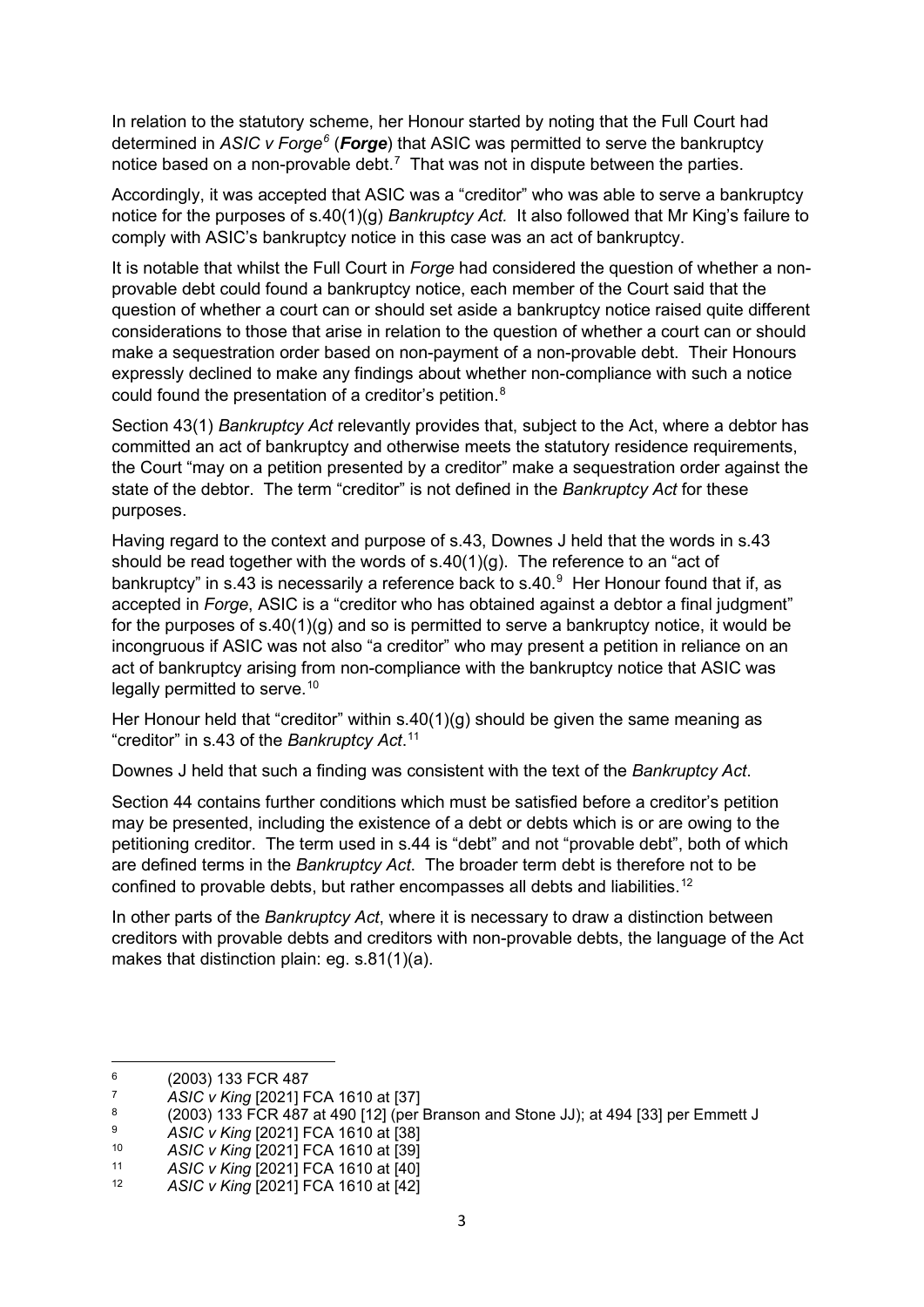Unless there is some reason lying within the clear terms of the *Bankruptcy Act*, the word "creditor" in each of the provisions in  $s.40(1)(g)$ , 43 and 44 should be interpreted consistently.[13](#page-3-0)

Despite this statutory scheme, Mr King relied upon the Full Court decision in *O'Mara[14](#page-3-1)* in submitting that the Court had no jurisdiction to make a sequestration order. *O'Mara*  concerned a judgment debt obtained in 1992. More than 12 years expired from the date of the judgment debt before a bankruptcy notice was served in 2004. The *Limitation Act* 1969 (NSW) (*Limitation Act*) provided, relevantly, that an action on a cause of action on a judgment is not maintainable if brought after the expiration of 12 years running from the date on which the judgment first becomes enforceable.

The Full Court proceeded first to consider whether the creditor had the capacity to present and prosecute the petition by reference to the *Limitation Act*. Their Honours found that the effect of s.17 *Limitation Act* was that the subject debt was not enforceable, whether against the putative debtor or against his trustee in bankruptcy. Section 17 barred the creditor from recovering the debt from the debtor and thus the debt could not be relied upon to present a petition.

In summary, the Full Court said that if a debt is statute barred, it will not be provable in the winding up of a company and cannot ground the presentation of a petition. The same approach applies in bankruptcy. To the extent that the debt was unenforceable, it could not be relied upon to present and prosecute a bankruptcy petition.<sup>[15](#page-3-2)</sup> This passage was relied upon by Mr King to contend that a non-provable debt cannot ground the presentation of a creditor's petition.

Downes J rejected Mr King's submissions. Her Honour found that the statements in *O'Mara* were expressly limited to statute-barred debts, that is debts which are not recoverable by reason of the expiry of some relevant limitation period.[16](#page-3-3) Further, the decision in *O'Mara*  was premised on the debt being unenforceable, based on the *Limitation Act* barring recovery of the debt. Her Honour contrasted this position with the facts that she was considering, where there was no bar on recovery by ASIC of the civil penalty against Mr King.<sup>[17](#page-3-4)</sup> Further, her Honour noted that the Full Court in *O'Mara* said nothing about a debt which *is*  enforceable by the creditor against the debtor, but which is not provable in bankruptcy.<sup>[18](#page-3-5)</sup> Nor did the Full Court say anything about the manner in which the Full Court in *Forge* had interpreted the meaning of "creditor" for the purposes of s.40(1)(g) *Bankruptcy Act*. [19](#page-3-6)

For those reasons, Downes J held that *O'Mara* did not bind her to find that the Court had no jurisdiction to make a sequestration order based on a non-provable debt of the nature of ASIC's debt.

<span id="page-3-0"></span><sup>13</sup> *ASIC v King* [2021] FCA 1610 at [44]

<span id="page-3-1"></span><sup>&</sup>lt;sup>14</sup> (2006) 151 FCR 196; [2006] FCAFC 55<br><sup>15</sup> (*C*'Mara at [24]

<span id="page-3-2"></span><sup>15</sup> *O'Mara* at [24]

<span id="page-3-3"></span><sup>16</sup> *ASIC v King* [2021] FCA 1610 at [56]

<span id="page-3-4"></span><sup>17</sup> *ASIC v King* [2021] FCA 1610 at [57]

<span id="page-3-5"></span><sup>18</sup> *ASIC v King* [2021] FCA 1610 at [58]

<span id="page-3-6"></span><sup>19</sup> *ASIC v King* [2021] FCA 1610 at [59]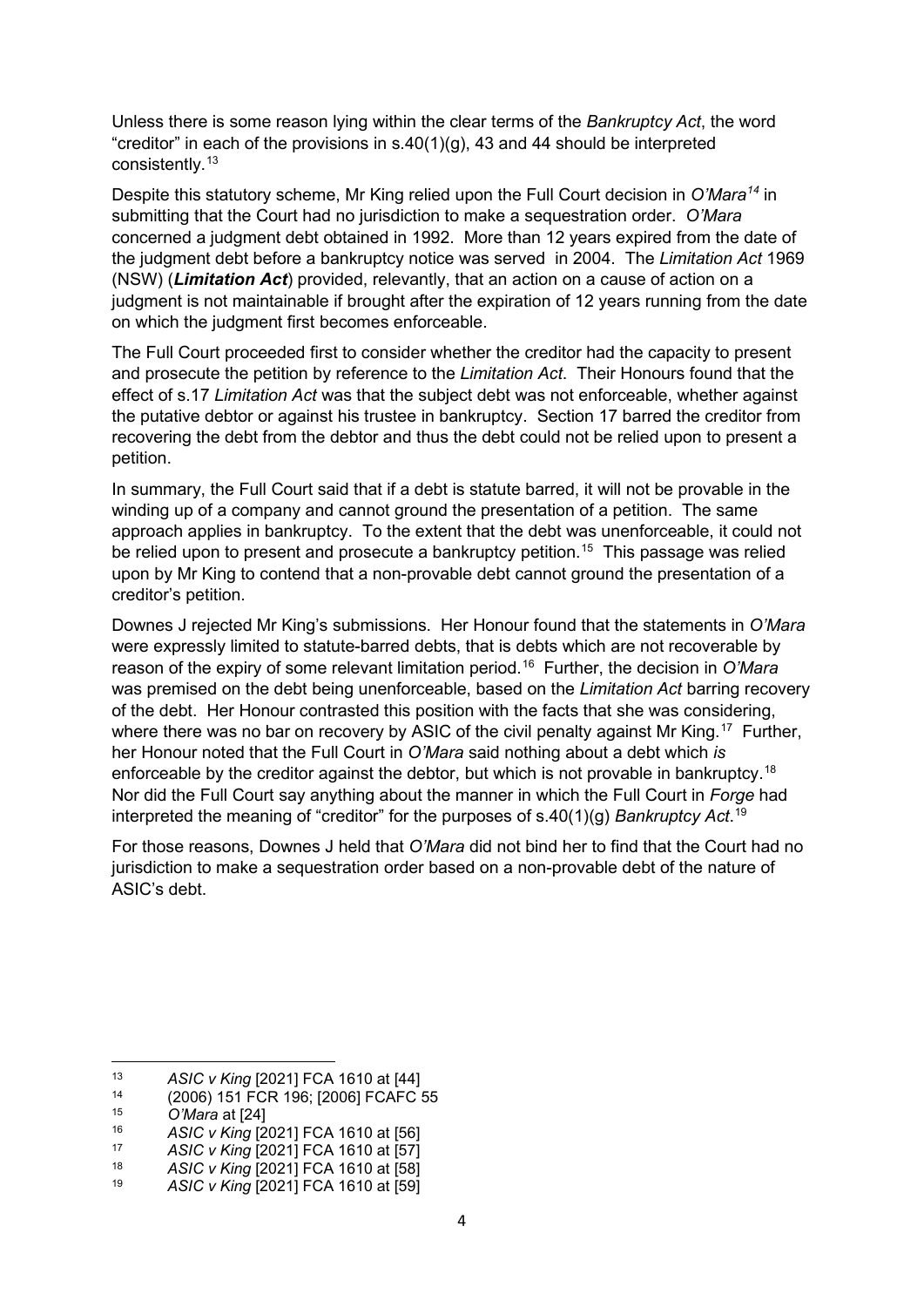#### **Exercise of discretion to make sequestration order**

Mr King submitted that if there was jurisdiction to make a sequestration order based on a non-provable debt, ASIC was required to demonstrate that there were "special circumstances" before the Court's discretion would be exercised in favour of making an order.<sup>20</sup> This submission was based on English jurisprudence to the effect that as a matter of discretion, it will not usually be appropriate to make a bankruptcy order based on a non-provable debt unless there are special circumstances present.<sup>[21](#page-4-1)</sup>

Her Honour rejected the submission that ASIC had to demonstrate "special circumstances" because:

- 1. There is nothing in the language of ss.43, 44 and 52 *Bankruptcy Act* that would require the imposition of such a requirement; $^{22}$  $^{22}$  $^{22}$
- 2. It is "quite inappropriate" to read s.52 as imposing limitations which are not found in the express words; $^{23}$  $^{23}$  $^{23}$
- 3. The decision of the English Court of Appeal in *Levy v Legal Services Commission*[24](#page-4-4) is inconsistent with that of the Full Court in *Forge,* where the Federal Court reached the opposition conclusion to the Court of Appeal as to whether a bankruptcy notice issued in reliance on a non-provable debt should be set aside; $^{25}$  $^{25}$  $^{25}$  and
- 4. The approach of the English Court of Appeal was not consistent with the scheme or the purpose of the Australian *Bankruptcy Act* which requires the Court to have regard not only to the rights of the parties to the proceedings, but to the community as a whole. $26$

Her Honour considered other discretionary factors, including:

- 1. The unchallenged evidence that Mr King was insolvent; $27$
- 2. ASIC's interest in the making of the sequestration order because it had the benefit of significant costs orders against Mr King which (whilst presently unassessed) would be provable in any bankruptcy; $^{28}$  $^{28}$  $^{28}$
- 3. The strong public interest in the making of a sequestration order because of the evidence demonstrating both insolvency and the existence of substantial provable debts, as well as fair notice being given to the public in dealing with an insolvent person.[29](#page-4-9)

The discretionary factors fell in favour of making a sequestration order.

<span id="page-4-0"></span><sup>20</sup> *ASIC v King* [2021] FCA 1610 at ]79]

<span id="page-4-1"></span><sup>21</sup> *Russell v Russell* [1998] 1 FLR 936; [1998] BIPR 259*; Levy v Legal Services Commission* [2001]1 All ER 895 [2000] EWCA Civ 285

<span id="page-4-2"></span><sup>22</sup> *ASIC v King* [2021] FCA 1610 at [85]

<span id="page-4-3"></span><sup>&</sup>lt;sup>23</sup> *ASIC v King* [2021] FCA 1610 at [86]

<span id="page-4-4"></span><sup>&</sup>lt;sup>24</sup> [2001] All ER 895

<span id="page-4-5"></span><sup>25</sup> *ASIC v King* [2021] FCA 1610 at [87]

<span id="page-4-6"></span><sup>26</sup> *ASIC v King* [2021] FCA 1610 at [88]

<span id="page-4-7"></span><sup>27</sup> *ASIC v King* [2021] FCA 1610 at ]64]-[70]

<span id="page-4-8"></span><sup>28</sup> *ASIC v King* [2021] FCA 1610 at [71]-[72]

<span id="page-4-9"></span><sup>29</sup> *ASIC v King* [2021] FCA 1610 at [74]-[75]